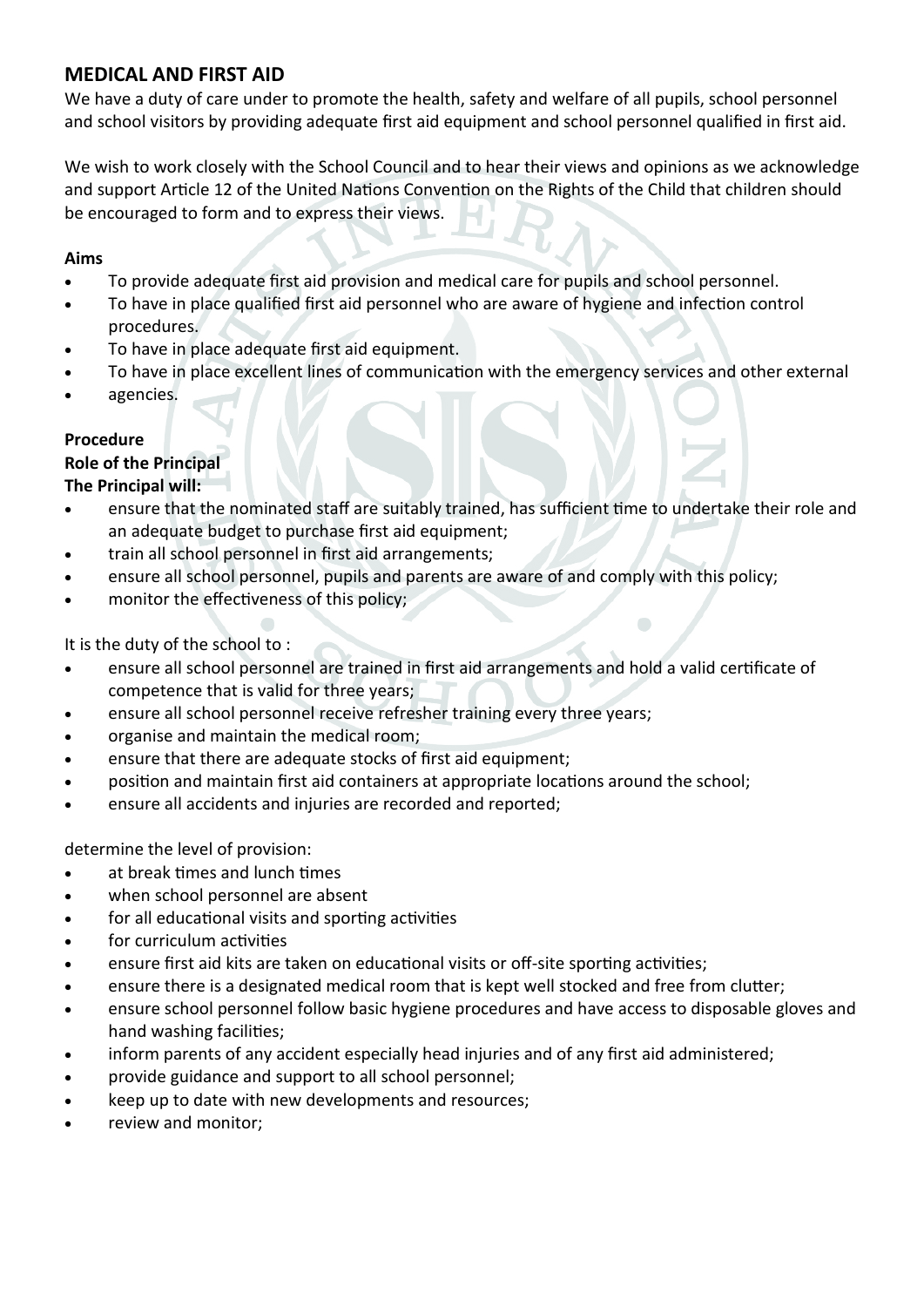#### **Role of School Personnel**

All school personnel must:

- be aware of first aid arrangements;
- be suitably trained in identifying pupils with expected medical problems;
- report any concerns they have on the medical welfare of any pupil;
- undertake training in first aid, administration of medicines and awareness of medical problems in pupils;
- report and record all accidents and first aid treatment administered

#### **Role of Parents**

#### Parents must:

inform the school of their child's medical history that may be a cause for concern; must complete the necessary paper work before the school administers any medication to a child

#### **Role of Pupils**

Pupils:

- be aware of and comply with this policy;
- must report all accidents;
- will be given the opportunity to attend first aid training during organised after school activities

#### **Recording Accidents and Injuries**

All accidents and injuries will be:

- recorded in the Accident Book with all details given;
- reported to parents in person, by letter or phone

#### **Raising Awareness of this Policy**

We will raise awareness of this policy via:

- the School Handbook/Prospectus
- the school website
- the Staff Handbook
- meetings with parents such as introductory, transition, parent-teacher consultations and periodic curriculum workshops
- school events
- meetings with school personnel
- communications with home such as weekly newsletters and of end of half term newsletters

#### **Monitoring the Effectiveness of the Policy**

Annually (or when the need arises) the effectiveness of this policy will be reviewed by the coordinator, the Principal and the nominated governor and the necessary recommendations for improvement will be made to the Governors.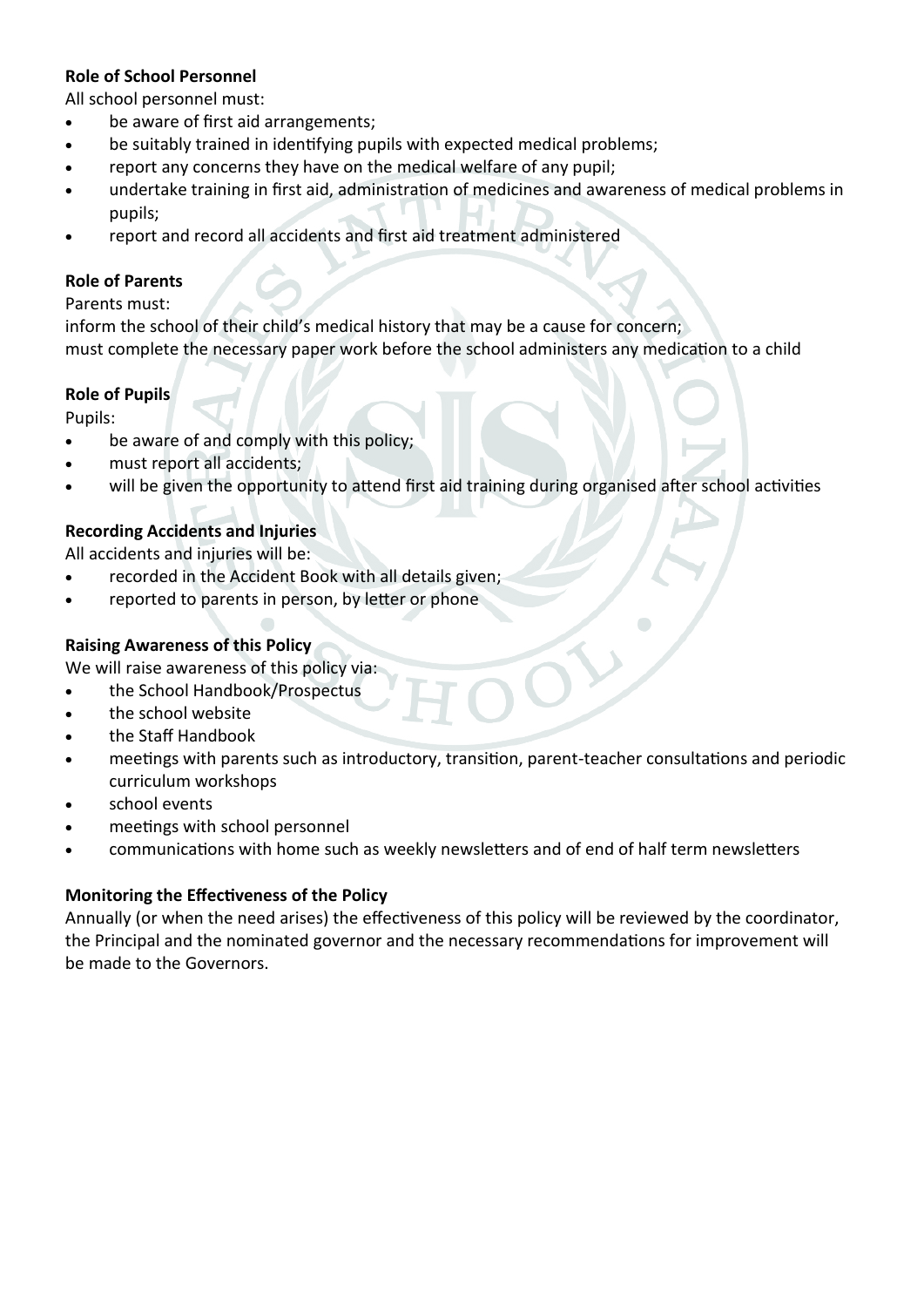## **MEDICAL PROCEDURE**

## **In the event that a child is ill or had a minor accident**

- The child shall either report to the reception with a member of staff or
- The child shall report to the reception with a friend and medical slip signed by a teacher

## **In the event that a child is ill or had a minor accident, the reception shall respond by**

- Directing the attending staff member (if a qualified First Aid Responder) to the Medical Room and attend also. The Principal, if available, shall be alerted.
- Organise for a F.A.R to be found to deal with the illness, bring them to the child in the reception, direct them to the Medical Room and go with them. Again the Principal, if available, shall be alerted. The child shall not be left by the reporting staff until a F.A.R is found.
- In the event that a friend brings them, the Principal, or another member of staff should be c contacted to have them attend the child. No children are ever left by themselves.

# **At the Medical Room the F.A.R shall;**

- Consult medical records, with the attending Receptionist, via the computer for that child.
- Observe and triage, including the taking of temperature where necessary.
- If deemed necessary, the F.A.R shall either;
	- i) Monitor and return the student to the class or
	- ii) Monitor and have the Receptionist call the parents asking permission to administer medicines and asking them to be collected. (Students can also be collected with no medicines given) or
	- iii) Deliver first aid, such as a plaster/ice pack or ointment and return the child to class if appropriate to do so, or
	- iv) In the event that triage has identified that the student is very ill or badly hurt and requires immediate medical attention, then the medical emergency policy is followed.
- If parents cannot be contacted, then they are to remain in the Medical centre with the F.A.R and emergency medicines administered where necessary while communication attempts continue.

### **The F.A.R must also ensure that**

- v) During the course of the day, they shall complete the medical record and
- vi) Ensure that parents are informed of all of the above, where appropriate and immediately.

### **In the event of serious accident or illness**

### **In no event should those suffering from head, spinal or neck injuries be moved.**

- In these instances, or others as deemed necessary by those first on the scene;
	- i) The reception should be informed and a first aid kit be brought to the incident and the F.A.R attending, or a F.A.R found if necessary
	- Ii) First Aid given as necessary and emergency procedures followed
- If those hurt can be moved, then they are taken by staff to the reception, and a F.A.R (if not the staff member themselves) plus the receptionist escort the child to the Medical Room and first aid administered as required. Emergency procedures are then followed.